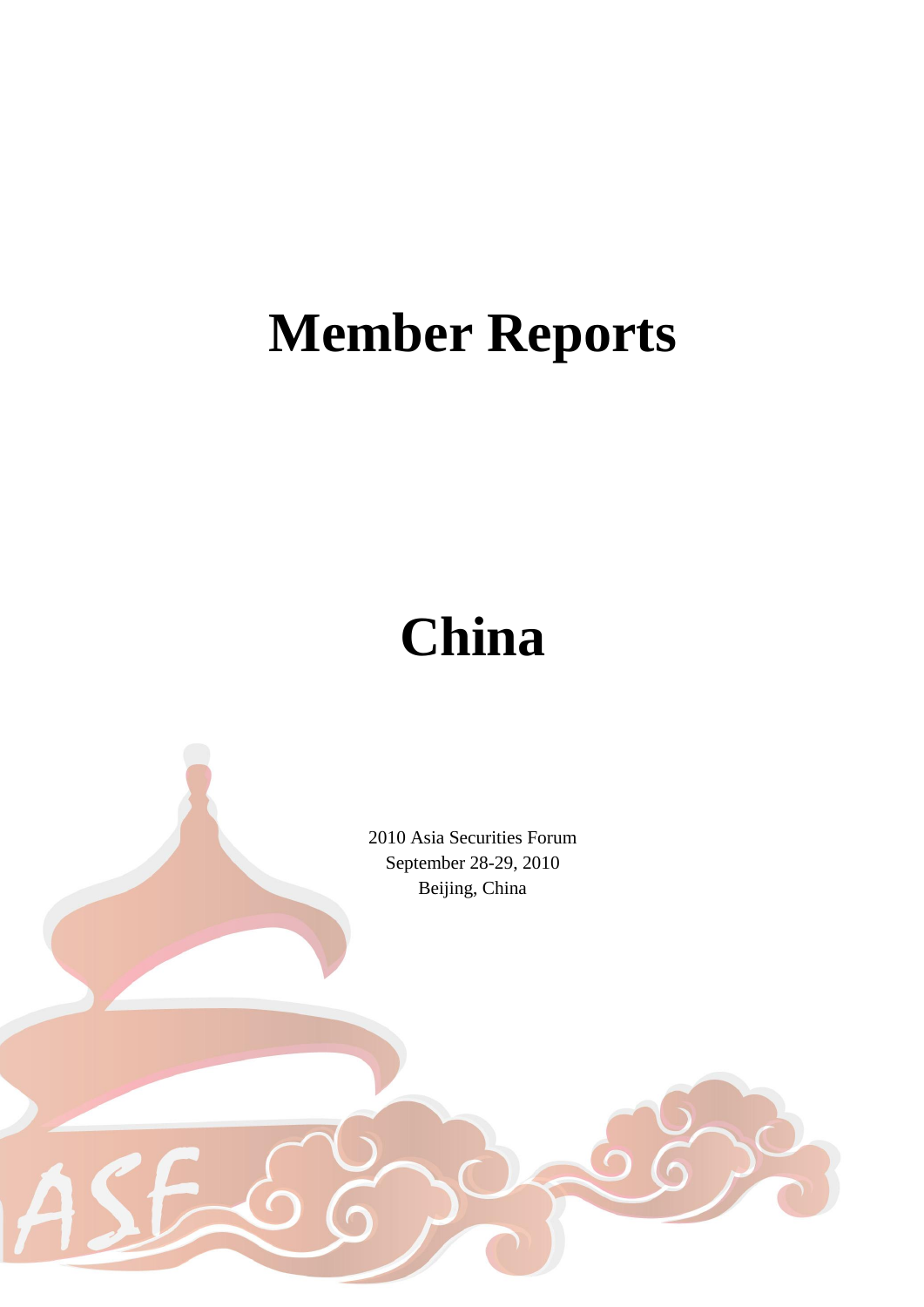

## **Asian Securities Forum Annual Meeting 2010**

## **The Securities Association of China September 2010**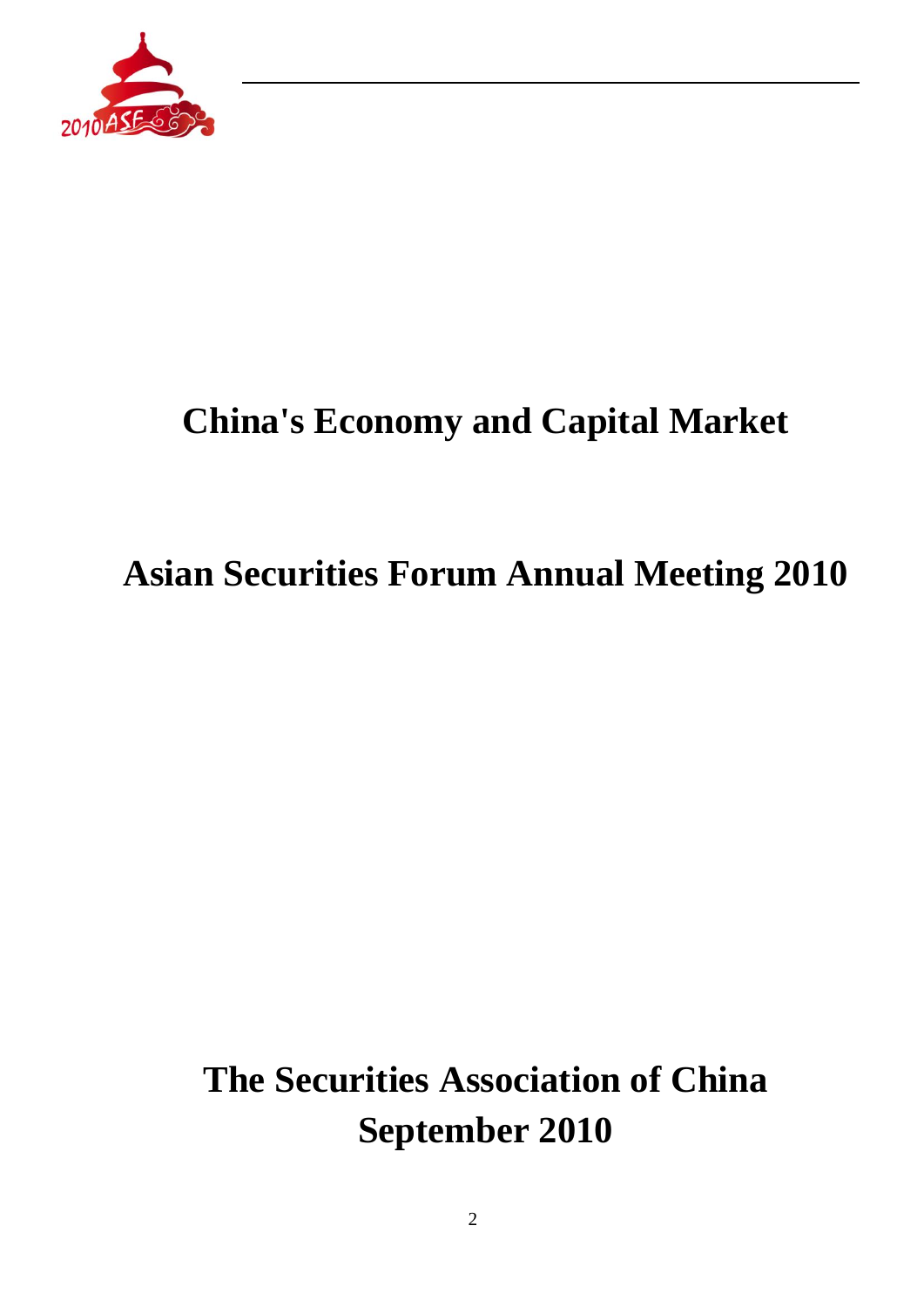

## **I. China's macroeconomic situation in 2009 and the first half of 2010**

In 2009, China's economic development suffered the most difficult time since the new century. China's economy was severely impacted by spreading international financial crisis and deep recession of the world economy: exports dropped drastically. Many businesses struggled for survival, and some simply ended up with bankruptcy. There was a significant increase in the size of unemployed population and many migrant workers returned home. The country's economic growth declined sharply. Facing numerous difficulties, the Chinese government's package program was resolutely carried out in response to the global credit crisis in order to maintain a steady and rapid economic development. We improved and reinforced the macroeconomic control, adopted proactive fiscal as well as monetary policy and speeded up the transformation of China's growth mode, taking lead in the world to achieve the economic rebound, and our national economy saw a good momentum featuring sustained growth, optimized structure, higher efficiency and improved livelihood; new progress was made in all social undertakings, marking great accomplishments of China's reform and opening up as well as socialist modernization drives.

In 2009, the Chinese government had focused on the following tasks: 1) Improving and reinforcing its macro-control efforts to promote steady and rapid economic development; 2) Restructuring in the economy to consolidate the foundation for long-term development; 3) Insisting on deepening reform and opening up to constantly enhance the systems and mechanisms conducive to scientific development; and 4) Striving to improve people's livelihood to speed up civil undertakings. Owing to the above efforts, China maintained rapid growth in 2009, with its GDP up by 8.7 percent, showing a good overall trend in national economic and social development. However, the year 2009 also saw a clear trend of global deflation and rising trade protectionism, leaving the external economic circumstances more challenging with significantly increased uncertainty. Affected by the international financial crisis, the Chinese economy suffered a continuous drop in economic growth rate, with its financial revenue declined while expenditure increased. Farmers also found it more difficult to increase their incomes in a constant manner.

In 2009, the overall situation of China's macroeconomic performance was mainly reflected as follows:

The whole year's GDP reached 33.5353 trillion *yuan*, an increase of 8.7 percent over the previous year. To be specific, the added value from the primary industry, the secondary industry and the tertiary industry respectively amounted to 3.5477, 15.6958 and 14.2918 trillion *yuan*, or 4.2 percent, 9.5 percent and 8.9 percent in the total proportion.

**1. The agricultural production enjoyed continued and stable development, with an increase in the food output over six consecutive years**. The grain output totaled 530.82 million tons in 2009, 2.11 million tons more over the previous year, or an increase of 0.4 percent.

**2. Industrial production growth slowed down while corporate profits rose rapidly**. The annual added value of enterprises above the designated size was up by 8.3 percent over the previous year, while the growth rate down by 4.6 percentage points over the previous year. From an ownership perspective, the state-owned and state holding enterprises increased by 6.9 percent; collective enterprises increased by 10.2 percent; joint-stock enterprises increased by 13.3 percent; foreign as well as Hong Kong, Macao and Taiwan invested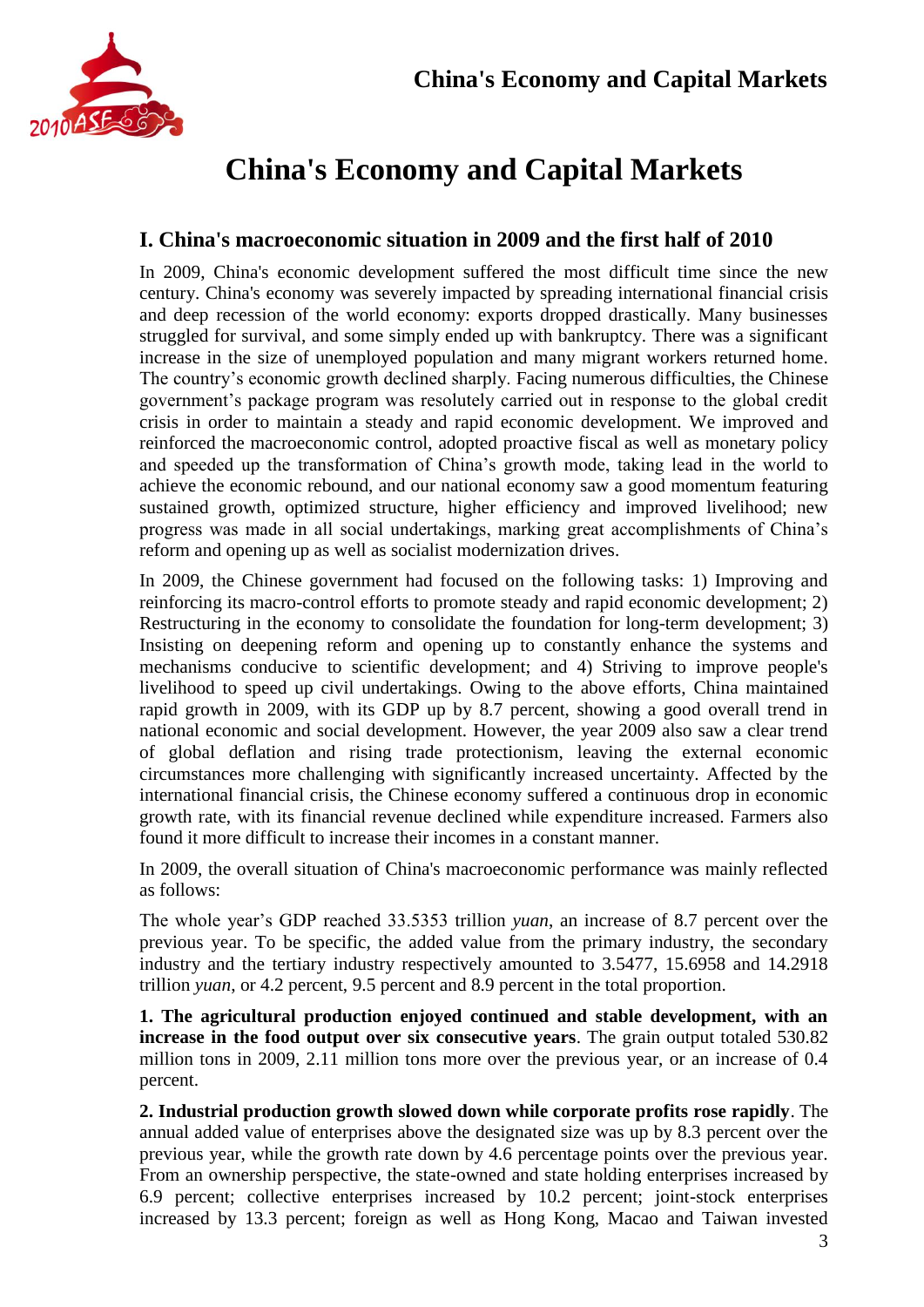

enterprises increased by 6.2 percent. Heavy industry increased by 11.5 percent, while light industry increased by 9.7 percent. The total profit of enterprises above the designated size across the country reached 2.5891 trillion *yuan*, up by 7.8 percent over the same period in the previous year, with the growth rate up by 2.9 percentage points over the previous year.

**3. Domestic market sales grew rapidly, while urban and rural consumer demand rose in a slower lane**. Throughout the year, the total retail sales of consumer goods reached 12.5343 trillion *yuan*, up by 15.5 percent over the previous year, with the growth rate decreased by 15.5 percentage points. In comparison between urban and rural areas, retail sales of consumer goods in urban areas amounted to 8.5133 trillion *yuan*, up by 15.5 percent, with the growth rate decreased by 6.7 percentage points over the previous year; retail sales of consumer goods at and below county level accounted for 4.021 trillion *yuan*, up by 15.7 percent, with the growth rate decreased by 5.0 percentage points over the previous year. In respect of different industries, the retail sales of wholesale and retail consumer goods amounted to 10.5413 trillion *yuan*, up by 15.6 percent, with the growth rate decreased by rate 5.9 percentage points over the previous year; that of accommodation and catering industries amounted to 1.7998 trillion *yuan*, up by 16.8 percent. The sales of other industries amounted to 193.2 billion *yuan*, an increase of 2.5 percent, with the growth rate decreased by 22.2 percentage points over the previous year.

**4. Investment took a major step forward and got better structured**. Annual investment in fixed assets reached 22.4846 trillion *yuan*, up by 30.1 percent over the previous year, with the growth rate increased by 4.6 percentage points over the previous year. Urban fixedasset investment accounted for 19.4139 trillion *yuan*, up by 30.5 percent, with the growth rate increased by 4.4 percentage points; rural investment accounted for 3.0707 trillion *yuan*, up by 27.5 percent, with the growth rate increased by 6.0 percentage points. As for investment in cities and towns, investment in the first industry, second industrial and tertiary industry respectively amounted to 0.3373, 8.2277 and 10.8489 trillion *yuan*, up by 49.9 percent, 26.8 percent and 33.0 percent.

**5. The markup slackened and gradually came down**. The annual CPI fell by 0.7 percent, down by 5.2 percentage points over the previous year. Fixed-asset investment price fell by 2.4 percent. PPI fell by 5.4 percent, among which capital goods price fell by 6.7 percent, consumer goods price fell by 1.2 percent. The purchase prices of raw materials, fuel and power fell by 7.9 percent. The prices of agricultural products and agricultural means of production fell by 2.4 percent and 2.5 percent respectively.

**6. Imports and exports dropped drastically, while the trade surplus tumbled**. The annual imports and exports of goods totaled 2.2072 trillion USD, down by 13.9 percent over the previous year, among which exports and imports of goods accounted for 1.2017 and 1.0056 trillion USD respectively, down by 16.0 percent and 11.2 percent over the previous year. The balance (exports minus imports) amounted to 196.1 billion USD, a decrease of 102 billion USD compared to that in the previous year.

**7. The overall urban employment remained stable, with urban as well as rural resident income continued to increase**. 11.02 million new jobs were created in cities and towns throughout the year, and the registered urban unemployment rate was 4.3 percent at the end of the year, approximately flat with that of the previous year. The annual disposable income of urban residents amounted to 17,175 *yuan*, an actual growth rate of 9.8 percent. The per capita net income of rural residents amounted to 5,153 *yuan*, an inflation-adjusted increase by 8.5 percent. By the end of the year, the balance of resident savings deposits totaled 26.4761 trillion *yuan*, up by 19.5 percent over the previous year.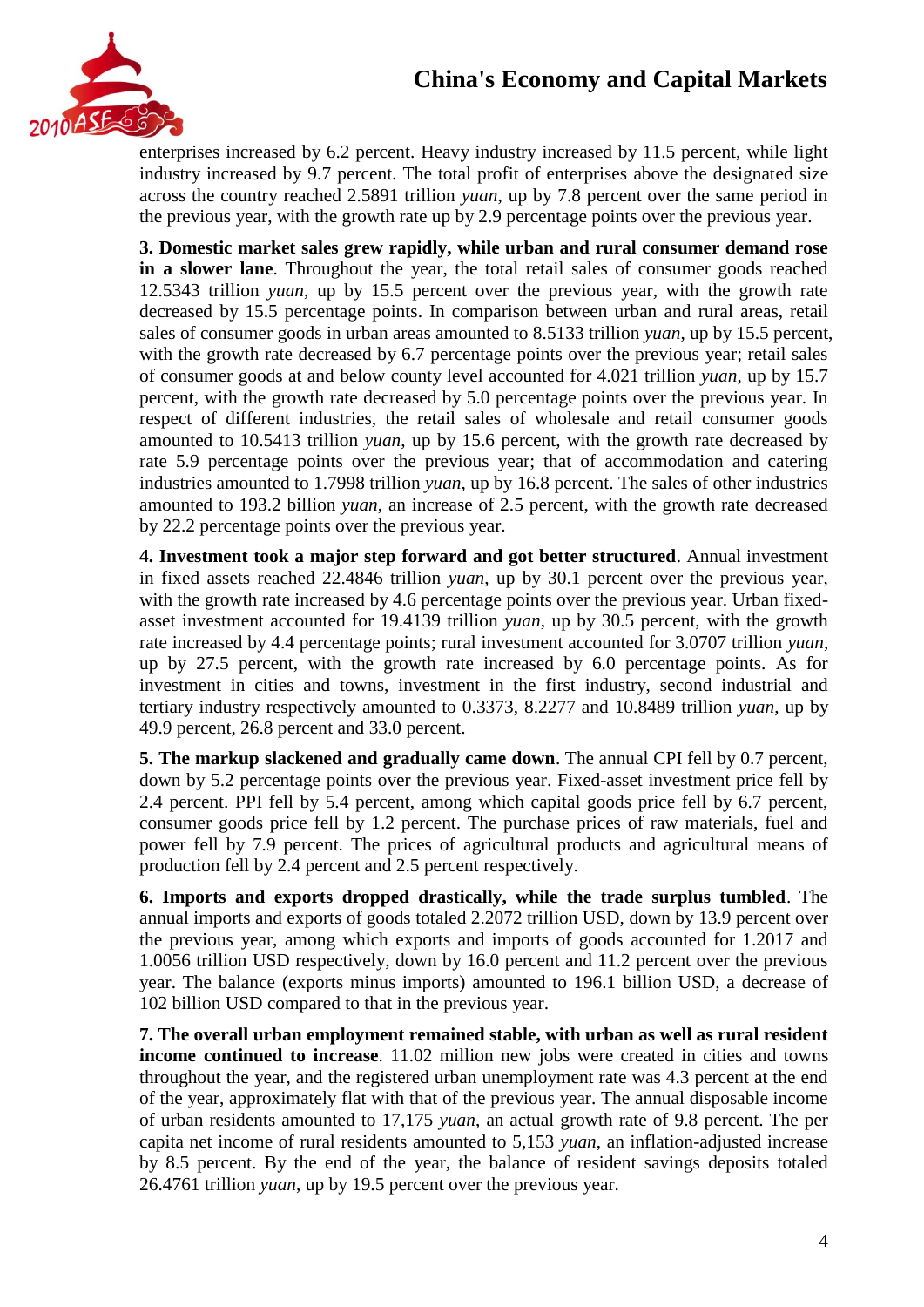

**8. The growth rate of broad money supply accelerated, while the amount of loans increased considerably.** By the end of the year, the balance of broad money (M2) was 60.6 trillion *yuan*, with its growth rate accelerating by 9.9 percentage points to up by 27.7 percent over the previous year. The balance of narrow money (M1) was 22 trillion *yuan*, with its growth rate accelerating by 23.3 percentage points to up by 32.4 percent. The balance of currency in circulation (M0) amounted to 3.8 trillion *yuan*, with its growth rate accelerating by 0.9 percentage points to up by 11.8 percent. The balances in RMB of loans from and of deposits at financial institutions accounted for 42.6 and 59.8 trillion *yuan* respectively, up by 10.5 and 13.1 trillion *yuan*.

In 2010, the Chinese economy encountered a very complicated situation, faced with all kinds of positive changes and negative effects, interwoven short-term problems and longterm paradoxes, interacting domestic and international factors as well as increased dilemmas concerning economic and social development. Given the new internal as well as external environment, in the first half of 2010, the Chinese government continued to intensify its efforts in macro-control to maintain stable and rapid economic development by accelerating the transformation of growth mode and economic restructuring, promoting the reform and opening up and proprietary innovation, improving people's livelihood and fostering social harmony and stability. With comprehensive progress made in socialist economic, political, cultural, social and ecological civilization drives, China speeded up the process of building a moderately well-off society, striving for sound and rapid economic as well as social development.

The overall situation of China's macroeconomic performance in the first half of 2010 was mainly reflected in the following aspects:

In the first half of 2010, China's GDP was 17.284 trillion *yuan*, up by 11.1 percent calculated against comparable prices, with its growth rate rising by 3.7 percentage points over the same period of 2009, among which the added value of the primary, secondary and tertiary industries respectively amounted to 1.3367, 8.583 and 7.3643 trillion *yuan*, up by 3.6 percent, 13.2 percent and 9.6 percent respectively.

**1. Agricultural production remained stable, with the summer grain output standing at the same level with that of the previous year**. China's summer grain output accounted for 123.1 million tons, down by 390,000 tons, or 0.3 percent, over the previous year, a good harvest ranking third since 1949. In the first half of 2010, poultry and meat output amounted to 37.13 million tons, up by 3.5 percent year on year, of which pork production accounting for 24.55 million tons, an increase of 3.6 percent.

**2. The overall industrial growth was gratifying, with the corporate profitability greatly improved**. In the first half of 2010, the added value of enterprises above the designated size across the country grew by 17.6 percent over the previous year, with its growth rate rising by 10.6 percent over the same period last year. From January to May, the total profit of enterprises above the designated size across the country reached 1.5397 trillion *yuan*, up by 81.6 percent year on year. 36 out of the 39 major industries saw a year-on-year profit rise, while one industry turned losses into gains.

**3. The growth rate of fixed-asset investment stabilized at its high, accompanied by booming investment in real estate**. In the first half of 2010, the country's fixed-asset investment totaled 11.4187 trillion *yuan*, up by 25.0 percent year on year, among which urban and rural fixed-asset investment respectively stood at 9.8047 and 1.614 trillion *yuan*, up by 25.5 percent and 22.1 percent. In respect of urban fixed-asset investment, the investment growth in the primary, secondary and tertiary industries respectively accounted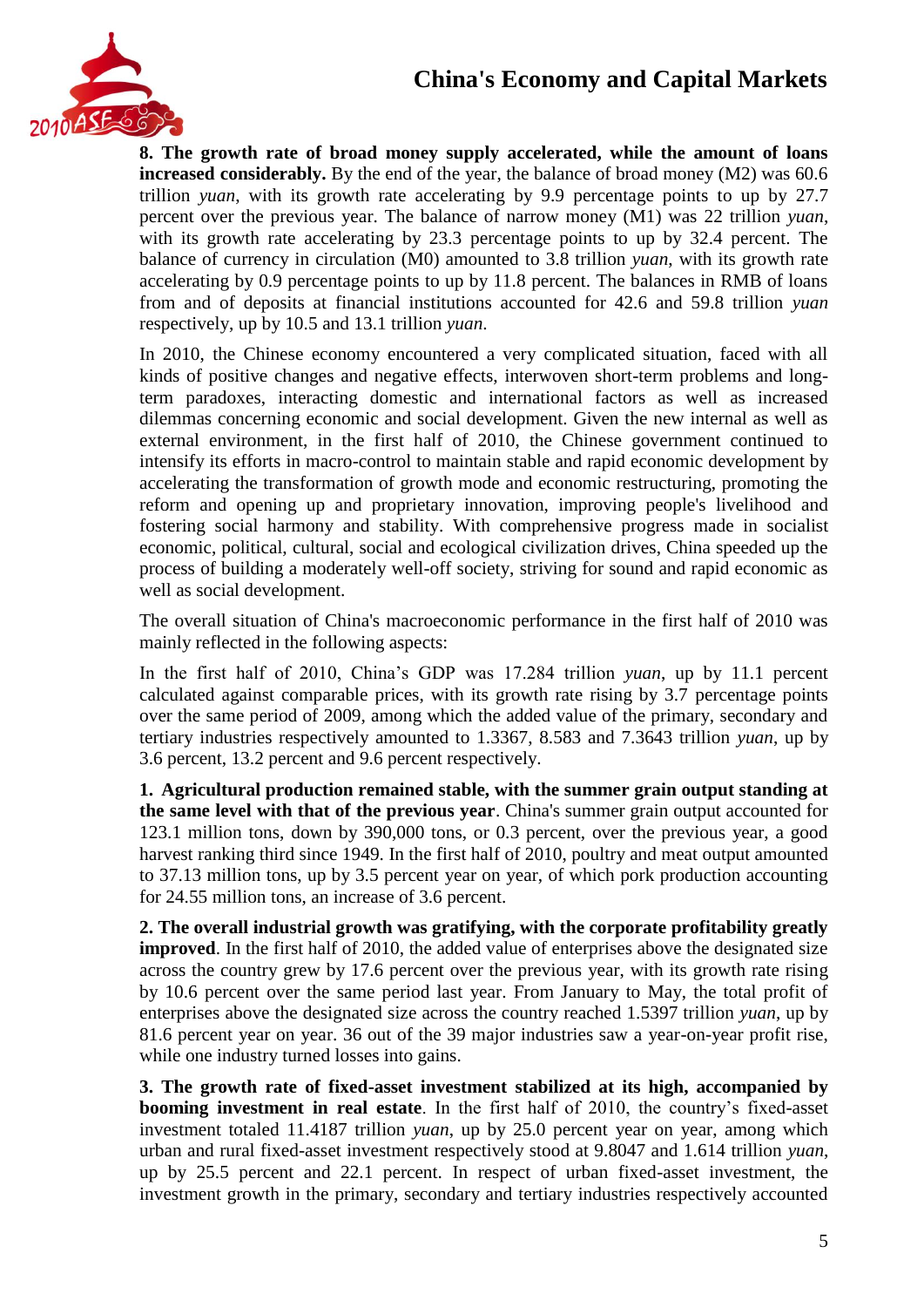

for 17.8 percent, 22.3 percent and 28.4 percent. In the first half of the year, the investment in real estate totaled 1.9747 trillion *yuan*, an increase of 38.1 percent.

**4. Sales in the domestic market took a major step forward, with popular goods constantly selling like hot cakes**. In the first half of 2010, the country's retail sales totaled 7.2669 trillion *yuan*, up by 18.2 percent year on year. Based on locations of the premises, the retail sales of consumer goods in urban and rural areas respectively accounted for 6.2659 and 1.001 trillion *yuan*, up by 18.6 percent and 15.6 percent; Divided by consumption patterns, the retail sales of food and beverage was 818.1 billion *yuan*, up by 16.9 percent, while that of goods reached 6.4488 trillion *yuan*, an increase of 18.4 percent, among which the retail sales of above-norm industrial enterprises (units) accounted for 2.6465 trillion *yuan*, up by 30.0 percent. Consumption fads increased rapidly.

**5. CPI rose moderately while PPI rose significantly year on year**. In the first half of 2010, CPI rose by 2.6 percent on a year-on-year basis, 2.5 percent in urban areas while 2.8 percent in rural areas, and fell by 0.6 percent in June on a month-on-month basis. In the same period, PPI rose by 6.0 percent on a year-on-year basis and fell 0.3 percent in June on a month-on-month basis. Prices of raw materials, fuel and power rose by 10.8 percent year on year.

**6. Foreign trade recovered at full speed while the trade surplus shrank apparently**. In the first half of 2010, China's imports and exports totaled 1.3549 trillion USD, up by 43.1 percent year on year, among which the exports accounted for 705.1 billion USD while the imports up accounted for 649.8 billion USD, respectively up by 35.2 percent and 52.7 percent, with a trade surplus of 55.3 billion USD.

**7. Income of urban and rural residents continued to grow, with a stable growth momentum in living consumption expenditure**. In the first half of 2010, the average urban household income reached 10,699 *yuan*, in which the disposable income of urban residents amounted to 9,757 *yuan*, up by 10.2 percent year on year, with an inflationadjusted growth rate of 7.5 percent.

**8. The growth rate of money supply began to drop from its peak, while the amount of loans in RMB increased at a lower speed year on year**. By the end of June, the balance of broad money (M2) was 67.4 trillion *yuan*, up by 18.5 percent year on year. The balance of narrow money (M1) was 24.1 trillion *yuan*, up by 24.6 percent. The balance of currency in circulation (M0) amounted to 3.9 trillion *yuan*, up by 15.7 percent. The balance in RMB loans from the financial institutions accounted for 44.6 trillion *yuan*, an increase of 4.6 trillion *yuan* compared to the year beginning, which was 2,7 trillion *yuan* less than the same period last year; the balances in RMB deposits at financial institutions accounted for 67.4 trillion *yuan* respectively, an increase of 7.6 trillion *yuan* compared to the year beginning, which was 2,3 trillion *yuan* less than the same period last year.

At present, our economic development is still challenged by a complicated context at home and abroad, while the economic operation continues to struggle against all kinds of dilemmas and difficulties. China will continue to implement a proactive fiscal policy and a moderately easy monetary policy to maintain the consistency and stability of macroeconomic policies as well as to enhance the relevance and flexibility. In policy implementation process, we will leverage the intensity, set the pace and grasp the essentials with focused efforts to promote economic restructuring, urge transformation of the growth mode and deepen reform of the economic system for steady and rapid economic development.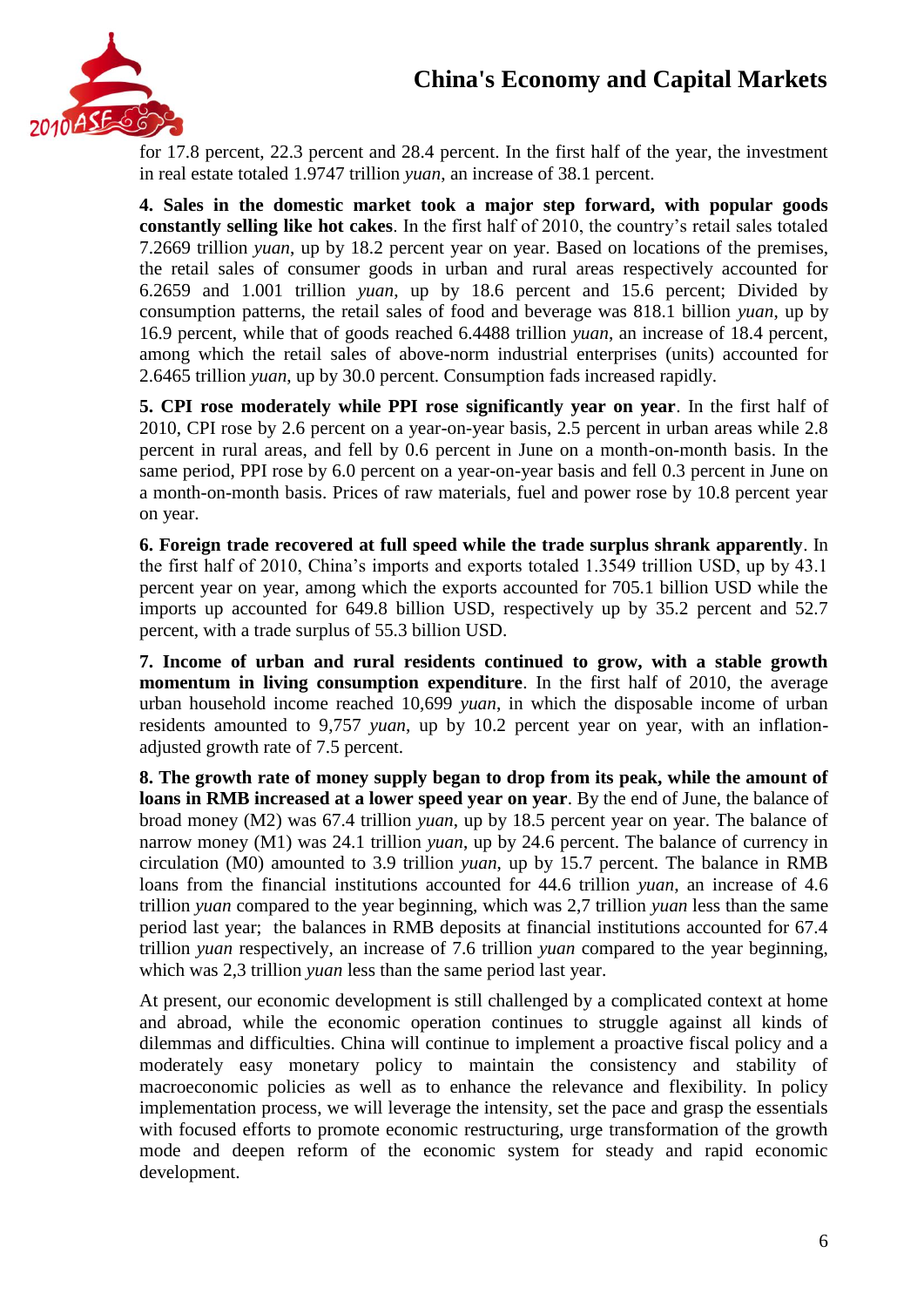

## **II. China's capital market development in 2009 and the first half of 2010**

Since 2009, we have been unswervingly strengthening the infrastructure of China's capital market system and conscientiously maintaining the stability of market operation for improved quality of listed companies, expanded group of institutional investors as well as improved market system and structure to better support the economic development. Focused on priorities such as strengthening market supervision and promoting healthy growth of market players, we took the initiative to properly address the legacy problems impeding the sound market growth over time; Meanwhile, we urged the reform of the securities issuance mechanism, promoted the building of the market systems and invigorated the innovation of products and businesses, with timely introduction of the GEM accompanied by full-ranged regulation of the market, making gradual progress in opening up China's capital market and the securities industry. Based on these efforts, the capital market has embraced new achievements.

Ushering into the year 2010, we noticed that the internal as well as external environment for reform and opening up of the capital market has undergone profound changes. Impacted by mixed economic and financial factors at home and abroad, the market is faced with a complicated situation, while we are challenged by an arduous task of reform and development. But generally speaking, no fundamental changes have taken place in respect of the foundation and driving forces for the steady and healthy development of China's capital market; macroeconomic fundamentals supporting the sound development of the capital market remain stable, while underlying systems ensuring the stable operation of the capital market become well-established, providing the capital market with many favorable conditions to enjoy the period of major strategic opportunities. Given the new context in 2010, China is concentrated in promoting stable and healthy development of the capital market, with steady paces taken to promote financial futures and a smooth launch of the pilot margin trading business, continuing to deepen the capital market reform so as to consolidate the foundation for market growth.

The overall development of the Chinese capital market from 2009 to the first half of 2010 is mainly reflected in the following aspects:

### **(I) The extent of the increase and decline in the stock market rose significantly, with more reasonable market valuation.**

In 2009, China's stock market shook up, while the stock index at Shanghai Stock Exchange as well as Shenzhen Stock Exchange showed good momentum. The Shanghai Stock Exchange Composite Index closed at 3,277.14 points, up by 74.25 percent compared to the 1880.72 points at the beginning of the year; The Shenzhen Stock Exchange Component Stock Index closed 13,699.97, up by 106.48 percent compared to the 6634.88 points at the beginning of the year. Then, impacted by changes in the domestic and international economic climate as well as the macroeconomic regulation, the stock market began to undergo a horizontal price movement, seeing an oscillation all the way down in the first half of 2010. By the end of June, the SSE Composite Index closed at 2398.37 points, down by 26.93 percent compared to the 3282.18 points at the beginning of the year; the SZSE Composite Index close at 9,386.94 points, down by 30.64 percent from the 13,533.54 points at the beginning of the year.

As of the end of June 2010, the number of listed companies at Shanghai and Shenzhen Stock Exchanges totaled 1,891, an increase of 173 compared with that at the end of 2009. In 2009, the year-end total market value and negotiable market capitalization at the stock market respectively amounted to 24.393912 and 15.125865 trillion *yuan*, up by 101 and 234.54 percent year on year, showing a rapid growth of the market. In the first half of 2010,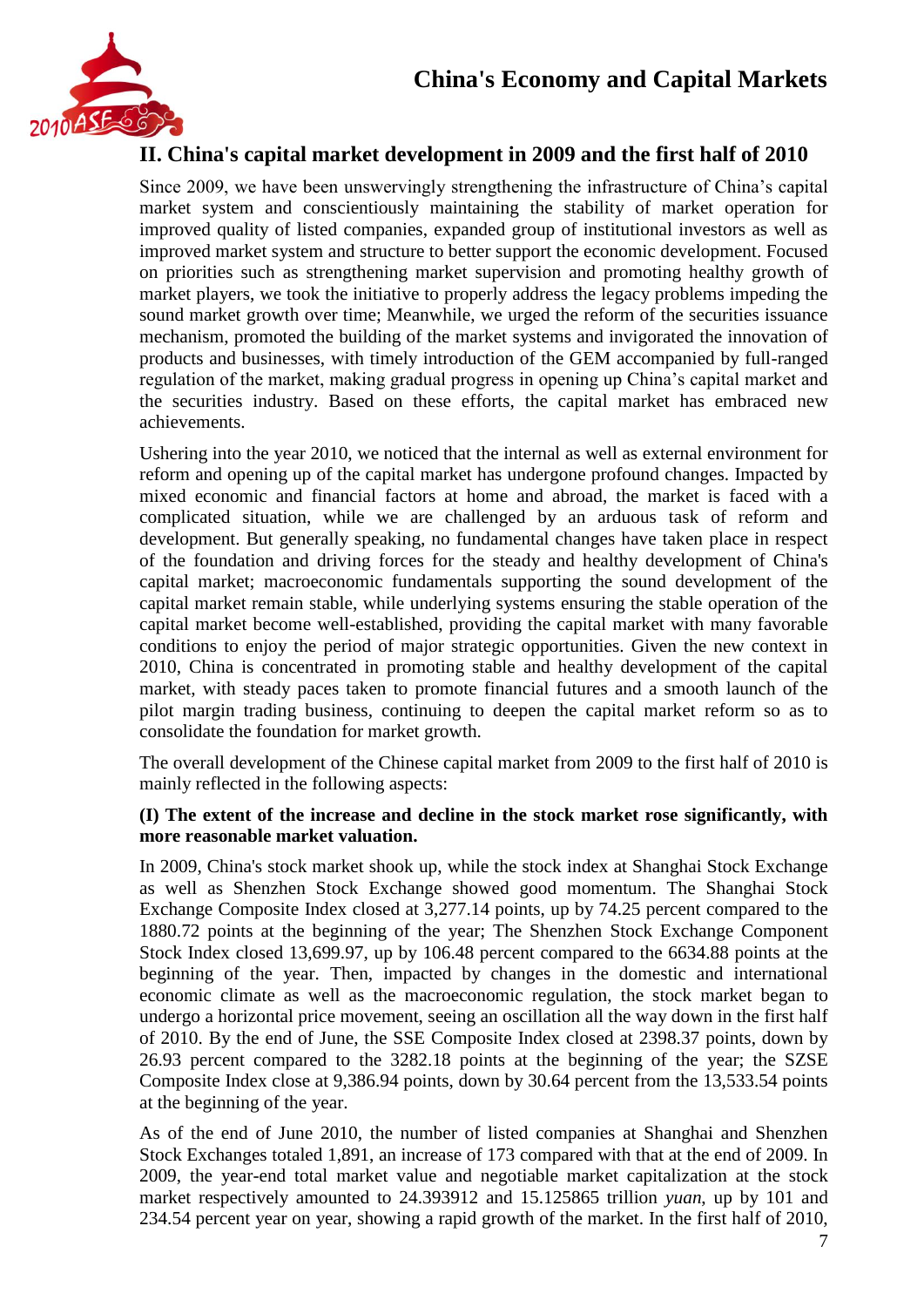

as the stock markets stabilized, the total market value and negotiable market capitalization as of the end of June respectively stood at 19.5138728 and 12.6761525 trillion *yuan*, a reduction of 4.88004 and 2.449713 trillion *yuan*, or 20.01 percent and 16.20 percent respectively over 2009.

### **(II) The size of financing enjoyed a significant increase, while direct financing played a more important role in the allocation of the social funds.**

In 2009, the Chinese government took effective regulatory policy, initiating a marketoriented reform of the system for issuance of new shares, where the IPO issuance examination was restarted and the GEM was introduced, leading to mitigated market pressure and increased size of direct financing. The funds raised from the domestic stock market throughout the year totaled 571.116 billion *yuan*, a significant increase over the previous year's 426.448 billion *yuan*. This included IPO of 111 A-share stocks with a fundraising volume of 183.138 billion *yuan*, 83 additional issuances with a fund-raising volume of 301.993 billion *yuan* and 10 allotments of shares with a fund-raising volume of 10.597 billion *yuan*. In the first half of 2010, the total fund-raising through the domestic stock market amounted to 333.91 billion *yuan*, an increase of 232.097 billion *yuan* compared with the same period last year, up by 227.96 percent year on year, with a sharp increase in the funds raised.

#### **(III) Listed companies became better-established to a large extent, with quality improved steadily.**

Since 2009, we continued to guide and drive large-scale, high-quality corporations across China to get enlisted, with remarkable results achieved. Blue chips took the leading status in the stock market, while a number of listed companies of scale and profitability became the leading force in the capital market.

Meanwhile, the regulatory systems of information disclosure for listed companies issuing fully tradable shares in 2009 were modified, with well-established information disclosure rules for GEM-listed companies while the merger and reorganization systems as well as the on-site inspection rules for listed companies completed. The institutional infrastructure for listed companies was further consolidated, and the quality of listed companies was remarkably enhanced.

### **(IV) Institutional investors have grown in size and strength.**

In recent years, China has witnessed the rapid growth of institutional investors, while fund investment has virtually become a key wealth management means of the general public. As of June 30, 2010, there were a total of 619 funds in the country, of which 118 were incepted in 2009 while 62 in the first half of 2010. The year-end net asset value in 2009 amounted to 2.67608 trillion *yuan*, up by 38.02 percent over 2008. Impacted by the slump in stock market, the net assets decreased to 2.115699 trillion *yuan* in the first half of 2010, down by 8.19 percent year on year.

#### **(V) The bond market continued to develop in depth with active bond financing.**

Since 2009, China's bond market took a step forward and developed in depth, with its size continued to grow in leaps and bounds. Bond financing exhibited an active trend, with the diversification of bond varieties, while long-term varieties accounted for a larger proportion. As of the end of 2009, 1,740 bonds raised funds with a total par value of 16.51735 trillion *yuan*; by the end of June 2010, the two figured grew to 2,076 and 18.094713 trillion respectively. The total amount of bonds traded through the secondary market accounted for 116.03905 trillion *yuan*, up by 116.94 percent compared with that at the end of 2009.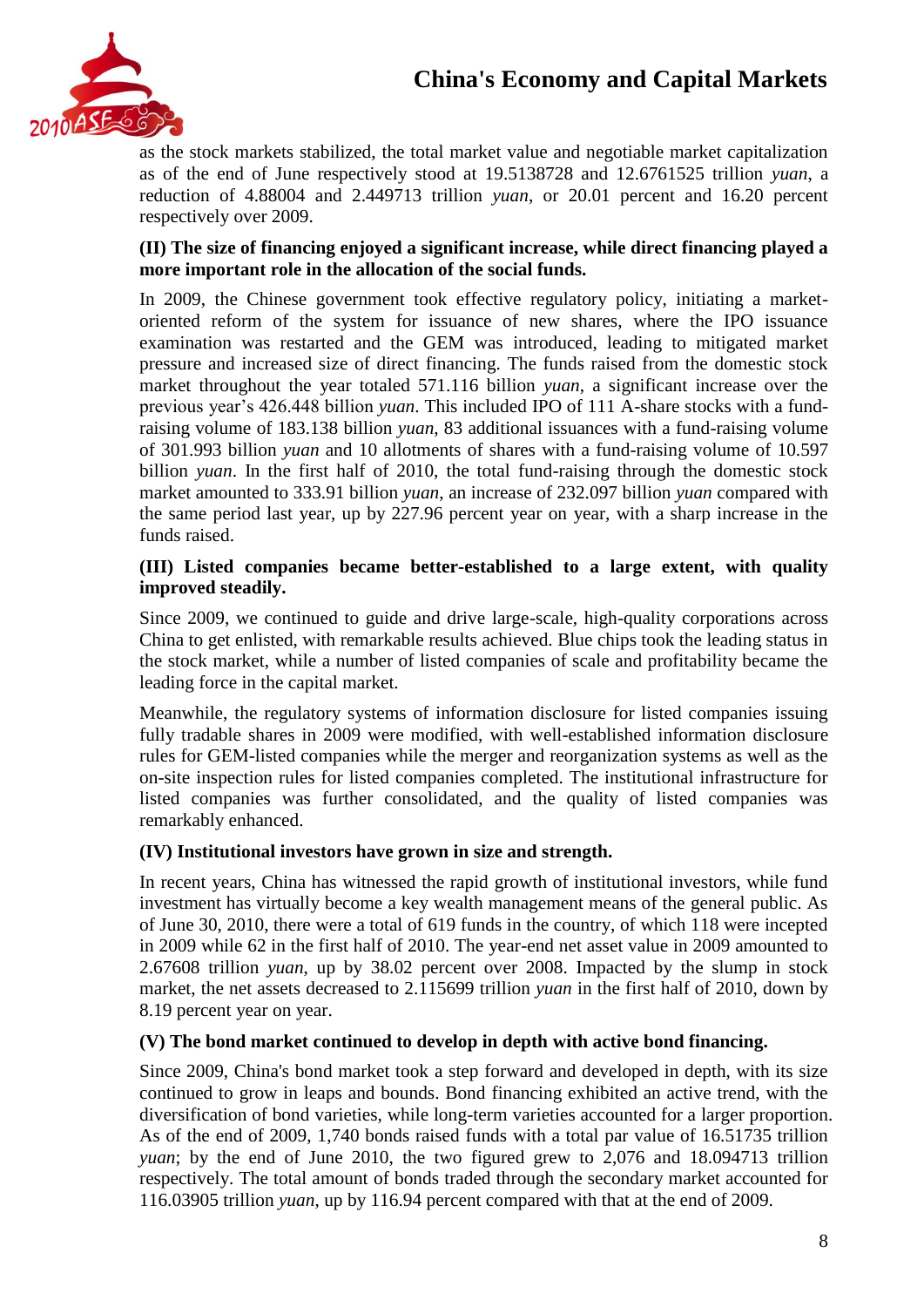

#### **(VI) The structure of the futures market was further optimized, with the fundamentals for the market development further consolidated.**

In 2009, the varieties traded through the commodities futures market embraced continuous improvement, with an annual turnover of 27,463.5626 trillion lots and a turnover amount of 17.132501 trillion *yuan*, greatly up by 76.84 percent and 175.63 percent respectively over the same period of the previous year. In the first half of 2010, 5,751.8426 lots of futures contracts were traded, with a turnover amount of 4.386126 trillion *yuan*, respectively up by 66.33 percent and 75.70 percent year on year, indicating the continuous rapid growth of the commodities futures market.

The Chinese government launched the stock index futures in the first half of 2010. The first trading began with the four futures contracts on Shanghai-Shenzhen 300, while new varieties were constantly introduced. As of the end of June 2010, the volume of stock index futures traded during the current period totaled 5,444,545 lots, with a turnover amount of 4.486258 trillion *yuan*, while the positions reached 28,785 lots. Meanwhile, the supervision system and trading rules for the financial futures market were constantly improved, laying a stronger foundation for the development of the financial futures.

#### **(VII) Steady progress has been made in the institutional infrastructure for the capital market.**

In 2009, the CSRC stepped up to expand the long-term funding in the market, studying and encouraging policies and measures for long-term funds to investment in the stock market. Policy measures concerning cash dividends and repos of listed companies were reinforced to enhance the market value of investments. The block trading system was further improved to balance market supply and demand. Risk monitoring, early warning as well as prevention and control were strengthened to effectively combat systemic risks. The timely introduction of pilot margin trading business for securities companies allowed modifications to business rules in time based on the practice for gradual expansion of pilot sites.

In the first half of 2010, the CSRC actively urged part of the listed companies subject to restructuring to get listed as a whole and cracked down on infringements in the interests of listed companies committed by shareholders through affiliated transactions. We continued to deepen the reform of the issuance system and to strengthen supervision over inquiry and pricing process. The exit mechanism for listed companies was established, and the information disclosure regulatory system in the capital market was perfected. Public opinions were further guided while investors better informed. Progress was also made in market statistics and analysis.

### **(VIII) Risk disclosure is enhanced, while investor education campaigns were vigorously carried out.**

With the sharp adjustment of China's stock market since 2008, the market has been challenged by increased fluctuations and volatility. In particular, the orderly introduction of the GEM and margin trading business put an urgent requirement on the agenda: to further enhance investor education so as to prevent against all kinds of risks. To this end, the CSRC has made deployments for several times in purpose of better investor education and market supervision. The SAC has also greatly contributed to this task, with positive results achieved in investor education. Since 2009, the SAC has issued the *Standards for the Investor Education of Operation Departments of Securities Firms* and *the Essential Terms and Conditions in the GEM Investment Risk Disclosure Statement*, launched special inspections and patrol lectures on investor education as well as advocacy campaigns and training focused on business knowledge of index futures, and margin trading.